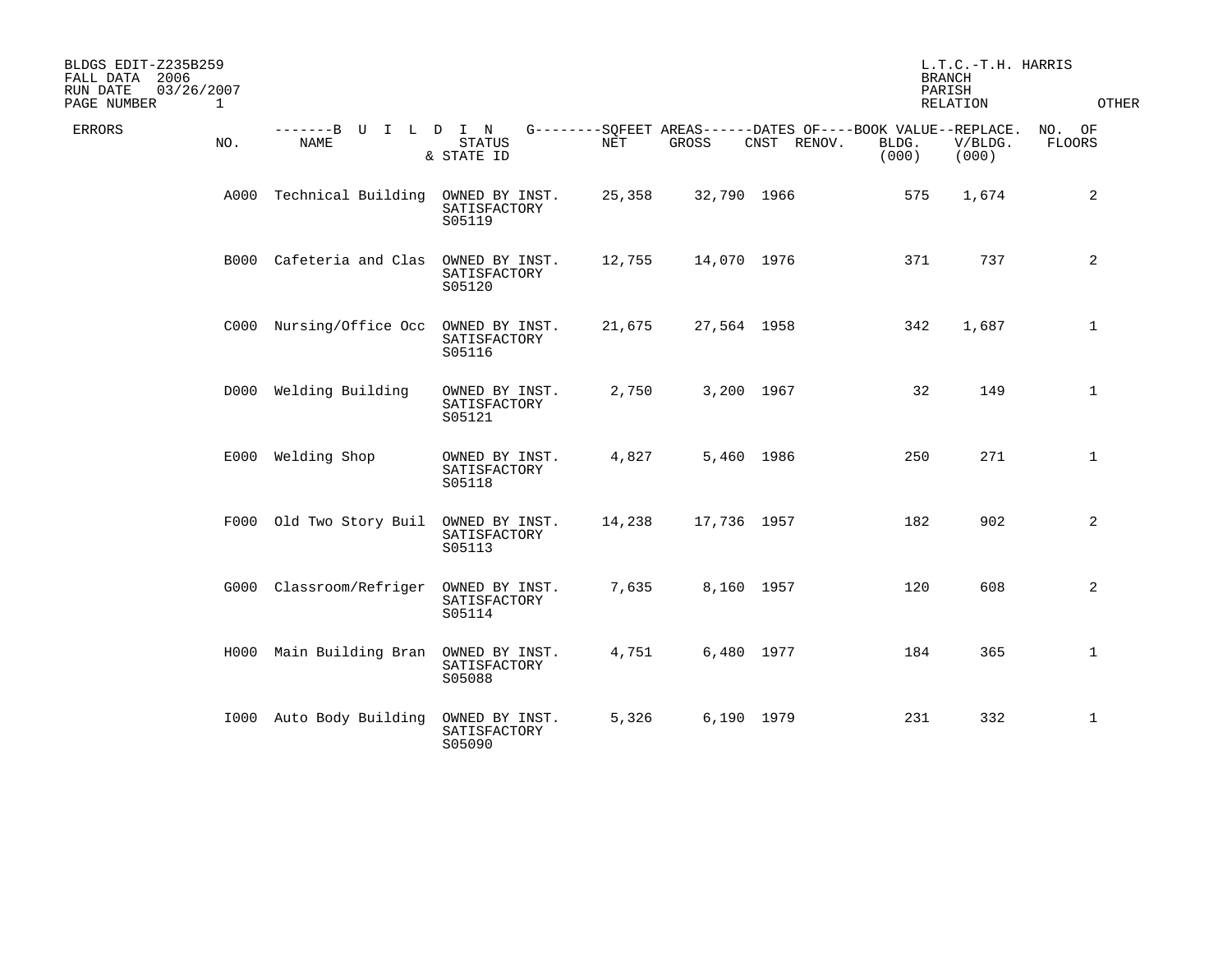| BLDGS EDIT-Z235B259<br>2006<br>FALL DATA<br>03/26/2007<br>RUN DATE<br>PAGE NUMBER<br>2 |                             |                                          |        |             |                | <b>BRANCH</b><br>PARISH                                                       | L.T.C.-T.H. HARRIS<br>RELATION | <b>OTHER</b>     |
|----------------------------------------------------------------------------------------|-----------------------------|------------------------------------------|--------|-------------|----------------|-------------------------------------------------------------------------------|--------------------------------|------------------|
| <b>ERRORS</b><br>NO.                                                                   | $---B$<br>TT<br><b>NAME</b> | N<br>D<br><b>STATUS</b><br>& STATE ID    | NET    | GROSS       | RENOV.<br>CNST | G--------SQFEET AREAS------DATES OF----BOOK VALUE--REPLACE.<br>BLDG.<br>(000) | V/BLDG.<br>(000)               | NO. OF<br>FLOORS |
| J000                                                                                   | New Diesel Shop             | OWNED BY INST.<br>SATISFACTORY<br>S05091 | 7,684  | 8,100 1986  |                | 87                                                                            | 385                            | $\mathbf{1}$     |
| K000                                                                                   | Shop Building Auto          | OWNED BY INST.<br>SATISFACTORY<br>S05089 | 10,651 | 17,640 1977 |                | 507                                                                           | 930                            | $\mathbf{1}$     |
| L000                                                                                   | Maintenance                 | OWNED BY INST.<br>SATISFACTORY<br>S05117 | 1,449  | 1,449 1957  |                | 6                                                                             | 30                             | $\mathbf{1}$     |
| M000                                                                                   | Wash Rack/Storage           | OWNED BY INST.<br>SATISFACTORY<br>S05115 | 777    | 777         | 1957           | 1                                                                             | 6                              | $\mathbf{1}$     |
| N000                                                                                   | Storage/Garage Ext          | OWNED BY INST.<br>SATISFACTORY<br>S12404 | 3,000  | 3,000 1995  |                | 47                                                                            | 52                             | 1                |